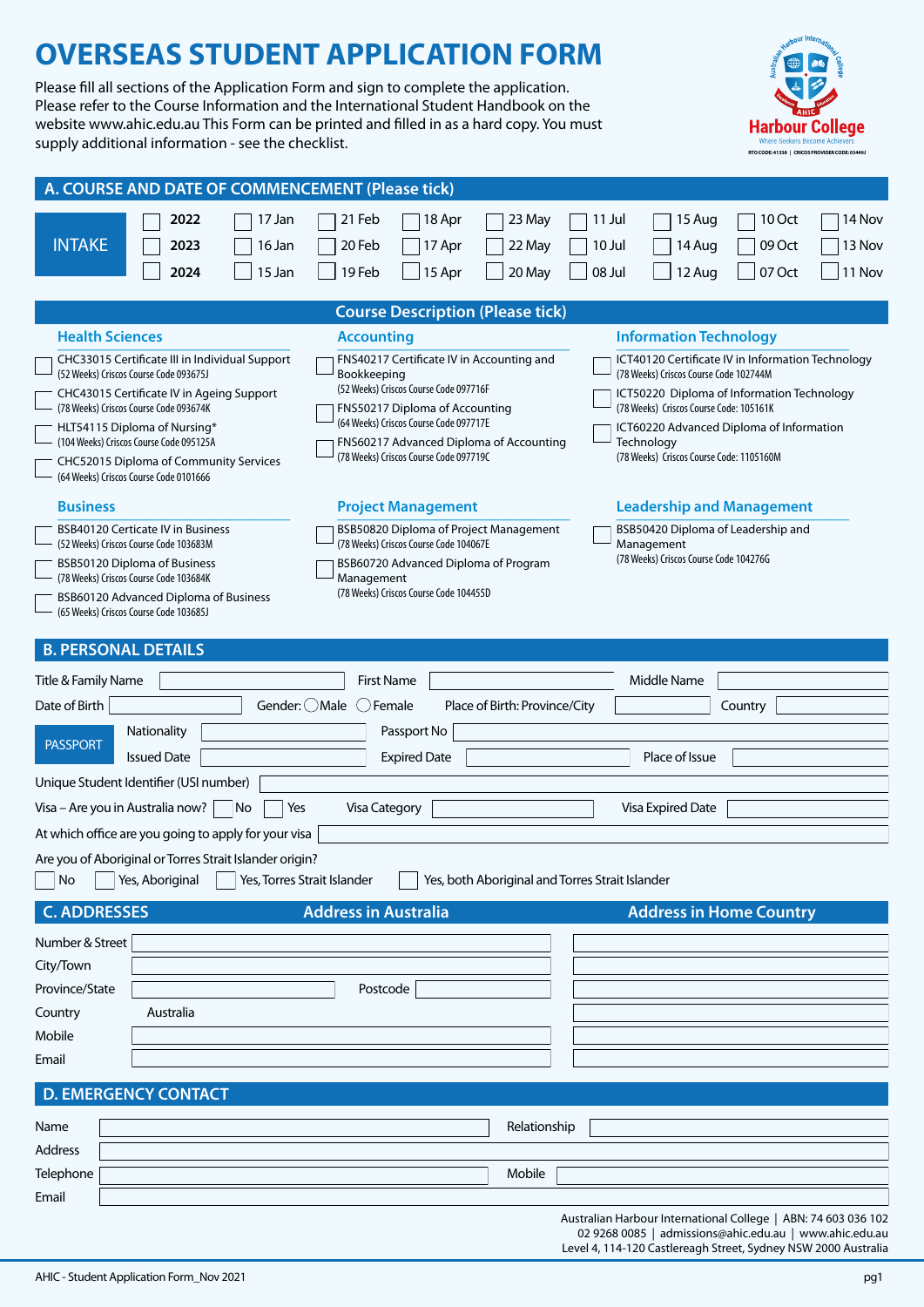Please fill all sections of the Application Form and sign to complete the application. Please refer to the Course Information and the International Student Handbook on the website www.ahic.edu.au This Form can be printed and filled in as a hard copy. You must supply additional information - see the checklist.



### **E. EDUCATIONAL QUALIFICATIONS**

Please list the highest educational qualifications from secondary school and above. Certified copy of academic records and transcripts of subjects must be attached. Official English translations are required for documents in other languages.

|                                                                                                                                                                                                                                                                                                                                                                                                                 |                     |                                                                                                                                                                                                                                                                                                                                                                                                                        | <b>Month &amp; Year</b> |                                                                |  |  |  |  |
|-----------------------------------------------------------------------------------------------------------------------------------------------------------------------------------------------------------------------------------------------------------------------------------------------------------------------------------------------------------------------------------------------------------------|---------------------|------------------------------------------------------------------------------------------------------------------------------------------------------------------------------------------------------------------------------------------------------------------------------------------------------------------------------------------------------------------------------------------------------------------------|-------------------------|----------------------------------------------------------------|--|--|--|--|
| <b>Qualification / Award</b>                                                                                                                                                                                                                                                                                                                                                                                    |                     | <b>Educational Institution</b>                                                                                                                                                                                                                                                                                                                                                                                         | <b>Started</b>          | <b>Completed</b>                                               |  |  |  |  |
|                                                                                                                                                                                                                                                                                                                                                                                                                 |                     |                                                                                                                                                                                                                                                                                                                                                                                                                        |                         |                                                                |  |  |  |  |
|                                                                                                                                                                                                                                                                                                                                                                                                                 |                     |                                                                                                                                                                                                                                                                                                                                                                                                                        |                         |                                                                |  |  |  |  |
|                                                                                                                                                                                                                                                                                                                                                                                                                 |                     |                                                                                                                                                                                                                                                                                                                                                                                                                        |                         |                                                                |  |  |  |  |
| <b>F. CURRENT ENGLISH LEVEL</b>                                                                                                                                                                                                                                                                                                                                                                                 |                     |                                                                                                                                                                                                                                                                                                                                                                                                                        |                         |                                                                |  |  |  |  |
| Is English your First language?                                                                                                                                                                                                                                                                                                                                                                                 | Yes                 | No                                                                                                                                                                                                                                                                                                                                                                                                                     |                         |                                                                |  |  |  |  |
| Please provide evidence of your English language proficiency.<br><b>IELTS</b><br><b>TOEFL</b><br>Test taken                                                                                                                                                                                                                                                                                                     | <b>PTE</b>          | <b>CAE</b><br>other (please specify)                                                                                                                                                                                                                                                                                                                                                                                   |                         |                                                                |  |  |  |  |
| Score achieved                                                                                                                                                                                                                                                                                                                                                                                                  |                     | Test date                                                                                                                                                                                                                                                                                                                                                                                                              |                         |                                                                |  |  |  |  |
| Reading<br>Writing<br>Speaking<br><b>Total Score</b><br>Listening                                                                                                                                                                                                                                                                                                                                               |                     |                                                                                                                                                                                                                                                                                                                                                                                                                        |                         |                                                                |  |  |  |  |
|                                                                                                                                                                                                                                                                                                                                                                                                                 |                     |                                                                                                                                                                                                                                                                                                                                                                                                                        |                         |                                                                |  |  |  |  |
| <b>G. RECOGNITION OF PRIOR LEARNING</b>                                                                                                                                                                                                                                                                                                                                                                         |                     |                                                                                                                                                                                                                                                                                                                                                                                                                        |                         |                                                                |  |  |  |  |
| Credit (CT) (Advanced standing)? No<br>Yes                                                                                                                                                                                                                                                                                                                                                                      |                     | Based on past education qualifications, are you going to apply for Recognition of Prior Learning (RPL) or Based on past Australian VET qualifications, are you going to apply for<br>If yes, please refer to CT and RPL in the International Student Handbook on our website.                                                                                                                                          |                         |                                                                |  |  |  |  |
|                                                                                                                                                                                                                                                                                                                                                                                                                 |                     | H. TUITION AND OTHER FEES - Please refer to "Course Fee Structure" from the website                                                                                                                                                                                                                                                                                                                                    |                         |                                                                |  |  |  |  |
| AU\$ 200.00<br><b>Application Fee</b>                                                                                                                                                                                                                                                                                                                                                                           |                     |                                                                                                                                                                                                                                                                                                                                                                                                                        |                         |                                                                |  |  |  |  |
| <b>Tuition Fee</b><br>AU\$<br>AU\$<br>Overseas Student Health Cover                                                                                                                                                                                                                                                                                                                                             |                     | These fees should be paid before the issurance of the Confirmation of Enrolment (CoE)                                                                                                                                                                                                                                                                                                                                  |                         |                                                                |  |  |  |  |
| Airport Pickup Fee (Optional)<br>AU\$                                                                                                                                                                                                                                                                                                                                                                           |                     |                                                                                                                                                                                                                                                                                                                                                                                                                        |                         |                                                                |  |  |  |  |
| <b>I. ADDITIONAL SERVICES</b>                                                                                                                                                                                                                                                                                                                                                                                   |                     |                                                                                                                                                                                                                                                                                                                                                                                                                        |                         |                                                                |  |  |  |  |
| Do you require airport pickup? No<br>Yes                                                                                                                                                                                                                                                                                                                                                                        |                     | If yes, please fill a separate form                                                                                                                                                                                                                                                                                                                                                                                    |                         |                                                                |  |  |  |  |
| Do you require assistance with accommodation? No                                                                                                                                                                                                                                                                                                                                                                |                     | Length of stay (week)<br>Yes                                                                                                                                                                                                                                                                                                                                                                                           |                         |                                                                |  |  |  |  |
| Accommodation start date                                                                                                                                                                                                                                                                                                                                                                                        |                     |                                                                                                                                                                                                                                                                                                                                                                                                                        |                         |                                                                |  |  |  |  |
| Do you consider yourself to have a disability, impairment or a long-term health condition? No<br>If Yes<br>Yes                                                                                                                                                                                                                                                                                                  |                     |                                                                                                                                                                                                                                                                                                                                                                                                                        |                         |                                                                |  |  |  |  |
| <b>J. DECLARATION</b>                                                                                                                                                                                                                                                                                                                                                                                           |                     |                                                                                                                                                                                                                                                                                                                                                                                                                        |                         |                                                                |  |  |  |  |
| <b>PERSONAL INFORMATION AND PRIVACY PROTECTION STATEMENT</b>                                                                                                                                                                                                                                                                                                                                                    |                     |                                                                                                                                                                                                                                                                                                                                                                                                                        |                         |                                                                |  |  |  |  |
|                                                                                                                                                                                                                                                                                                                                                                                                                 |                     | The personal information you provide for this application will be protected in accordance with the College Privacy Policy and Privacy legislation. The information provided will only be used by the                                                                                                                                                                                                                   |                         |                                                                |  |  |  |  |
|                                                                                                                                                                                                                                                                                                                                                                                                                 |                     | College for assessing your application for a place in the training course for which you have applied. If unsuccessful, the information will be retained in the records of the College only for the College's<br>use for a period of 12 months and will not be disclosed except with your permission. You have a right to access and correct any personal information concerning you held by the College in the student |                         |                                                                |  |  |  |  |
| and financial databases. As required by law and our registration standards, personal information may be shared between Australian Harbour International College and the Australian Government and<br>designated authorities and, if relevant, the Tuition Protection Service (TPS). By signing this application, it is understood that you have read this statement and agree to the use and disclosure of your |                     |                                                                                                                                                                                                                                                                                                                                                                                                                        |                         |                                                                |  |  |  |  |
| personal information as outlined above. For full details please see International Student Handbook.                                                                                                                                                                                                                                                                                                             |                     |                                                                                                                                                                                                                                                                                                                                                                                                                        |                         |                                                                |  |  |  |  |
| I hereby declare that the information supplied by me is true and correct.<br>Signed (applicant)<br>I have read, understand and agree to the Terms and Conditions (including Cancellation, Refund and Complaints policies).                                                                                                                                                                                      |                     |                                                                                                                                                                                                                                                                                                                                                                                                                        |                         |                                                                |  |  |  |  |
| I agree to pay all fees owing and by the due dates.<br>I understand that on acceptance of enrolment by the College a Letter of Offer will be provided and when you accept this                                                                                                                                                                                                                                  |                     |                                                                                                                                                                                                                                                                                                                                                                                                                        |                         |                                                                |  |  |  |  |
| form the contract of enrolment with the College will be issued.                                                                                                                                                                                                                                                                                                                                                 |                     | Date                                                                                                                                                                                                                                                                                                                                                                                                                   |                         |                                                                |  |  |  |  |
| <b>CHECK LIST</b>                                                                                                                                                                                                                                                                                                                                                                                               |                     |                                                                                                                                                                                                                                                                                                                                                                                                                        |                         |                                                                |  |  |  |  |
| Complete all sections of this application form?                                                                                                                                                                                                                                                                                                                                                                 |                     | Attached/enclosed certified copies of your passport and visa?                                                                                                                                                                                                                                                                                                                                                          |                         |                                                                |  |  |  |  |
| Have you:                                                                                                                                                                                                                                                                                                                                                                                                       |                     | Attached/enclosed certified copies of your qualifications?<br>Attached/enclosed certified copies of English language proficiency?                                                                                                                                                                                                                                                                                      |                         |                                                                |  |  |  |  |
| Attached/enclosed any other certified documents requested in this application form?<br>Read and ticked/signed the declaration?                                                                                                                                                                                                                                                                                  |                     |                                                                                                                                                                                                                                                                                                                                                                                                                        |                         |                                                                |  |  |  |  |
| Please send the completed Application Form,<br>required documents and payment to:                                                                                                                                                                                                                                                                                                                               | Agents details      | : (OR Agent's Stamp)                                                                                                                                                                                                                                                                                                                                                                                                   |                         |                                                                |  |  |  |  |
| Australian Harbour International College                                                                                                                                                                                                                                                                                                                                                                        | <b>Company Name</b> | $\ddot{\phantom{a}}$                                                                                                                                                                                                                                                                                                                                                                                                   |                         |                                                                |  |  |  |  |
| L 4,114 -1 20 Castlereagh St, S ydney 2000 NSW<br>Tel: + 61 2 9268 0085, E: admissions@ahic.edu.au                                                                                                                                                                                                                                                                                                              | Contact person      | $\ddot{\phantom{a}}$                                                                                                                                                                                                                                                                                                                                                                                                   |                         |                                                                |  |  |  |  |
| W: www.ahic.edu.au                                                                                                                                                                                                                                                                                                                                                                                              | Address             | $\ddot{\phantom{a}}$                                                                                                                                                                                                                                                                                                                                                                                                   |                         |                                                                |  |  |  |  |
| <b>Bank Details</b>                                                                                                                                                                                                                                                                                                                                                                                             | Telephone           |                                                                                                                                                                                                                                                                                                                                                                                                                        |                         |                                                                |  |  |  |  |
| Australian Harvard International College<br>Commonwealth Bank of Australia                                                                                                                                                                                                                                                                                                                                      | Email               |                                                                                                                                                                                                                                                                                                                                                                                                                        |                         |                                                                |  |  |  |  |
| BSB: 062 005<br>Account No: 1116 1515<br>SWIFT CODE: CTBAAU2S                                                                                                                                                                                                                                                                                                                                                   |                     | 02 9268 0085   admissions@ahic.edu.au   www.ahic.edu.au   Level 4, 114-120 Castlereagh Street, Sydney NSW 2000 Australia                                                                                                                                                                                                                                                                                               |                         | Australian Harbour International College   ABN: 74 603 036 102 |  |  |  |  |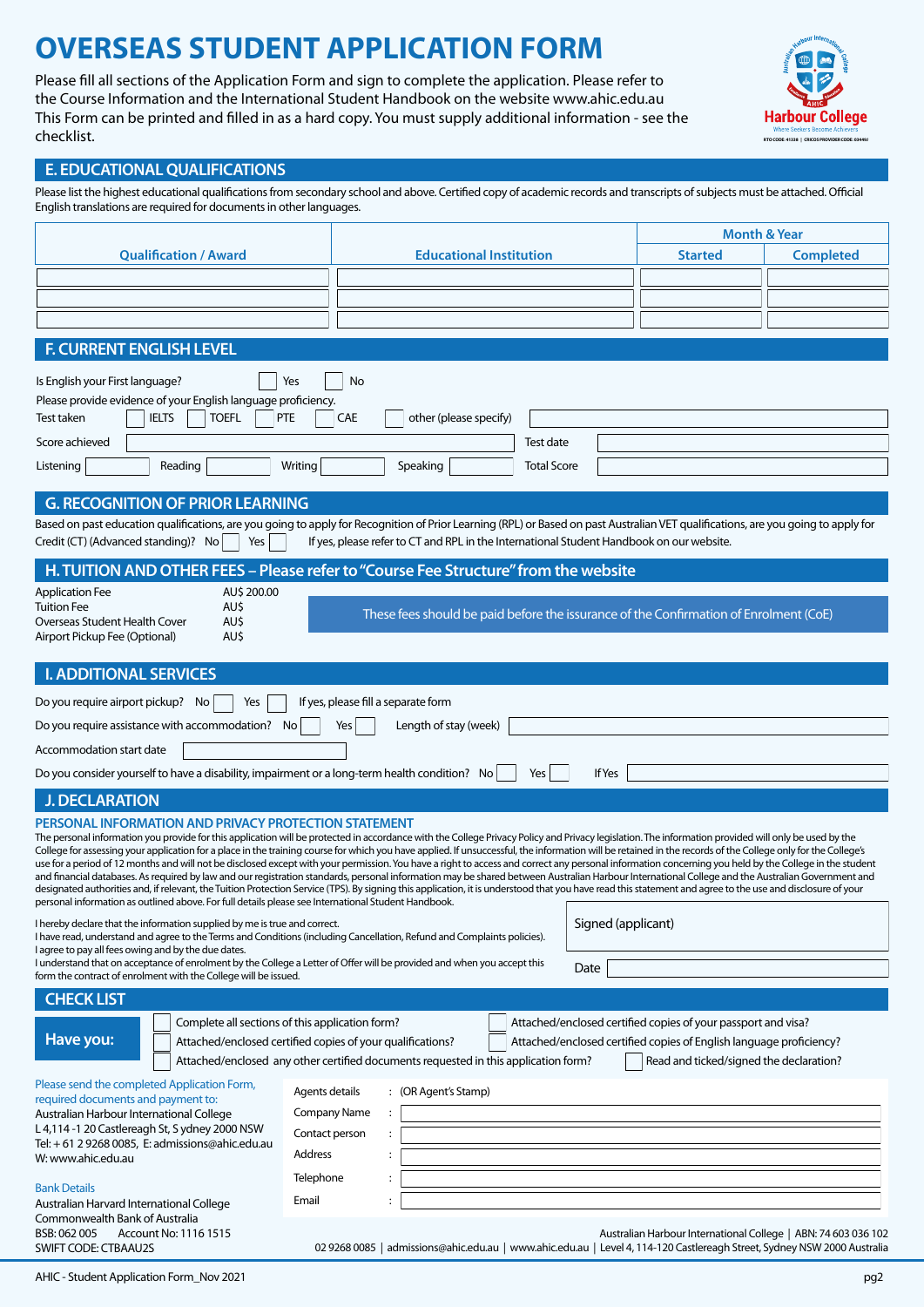Please fill all sections of the Application Form and sign to complete the application. Please refer to the Course Information and the International Student Handbook on the website www.ahic.edu.au This Form can be printed and filled in as a hard copy. You must supply additional information - see the checklist.



### **TERMS AND CONDITIONS OF ENROLMENT**

#### **1. Your Contract with the College**

I hereby apply to enrol in the course commencing as indicated on the Overseas Student Application Form ("the Application") and agree that I will pay to Australian Harbour International College all tuition fees and other charges due for my course agree that on acceptance of the Application by Australian Harbour International College when I met the admissions requirements, the application will be confirmed by the Letter of Offer that becomes the Contract of Enrolment ("the Contract") and further, I agree to abide by the following terms and conditions of enrolment. Any variation of the terms and conditions of the Contract must be signed by an authorised officer of the College.

#### **2. Your Name must be Correct**

We must have the correct name. Show documentary evidence (declaration from a lawyer, marriage certificate, etc.) if any of your official documents (birth certificate, mark sheets, etc.) show a name which is different from the one that you have used on this application form.

#### **3. Contact Details**

Your current home address (not agent's address) must be provided along with phone number and email address (if any).

#### **4. Certified Copies of Original Documents**

Attached certified or attested copies of all your official documents such as mark sheets, academic records, certificates or/and degrees etc. Following persons are eligible to certify copies:

• An authorised officer from the institution that originally issued the documents (such as Registrar or Principal);

• An Australian overseas diplomatic mission or any Australian Education Centre;

• A licensed translator recognised by law in your country; or

• An authorised Australian Harbour International College representative. Certified translations must accompany the documents if the originals are

not in English. Evidence of completing a course should indicate that all requirements of the course have been met or that the award has been conferred.

#### **\*5. A. English Proficiency Level (EPL)**

All students must provide information for Australian Harbour International College or its authorised agent to verify their English Proficiency Level (EPL). Evidence of a recognised test result and/or recent completed formal study in English will be provided. I understand that Australian Harbour International College may require me to undertake testing to confirm English levels.

#### **B. English Language Requirements (HLT54115)**

You are required to provide a formal English language skills test when applying for registration with the Nursing and Midwifery Board of Australia (NMBA.) You must provide a formal English language test result demonstrating that you have achieved the NMBA specified level of English language skills, prior to commencing the HLT54115 Diploma of Nursing course program. *http://www.nursingmidwiferyboard.gov.au/Registration-Standards/English-language-skills.aspx*

#### **6. Credit Transfer and Recognition of Prior Learning**

Advance standing by Credit Transfer (CT) or Recognition of Prior Learning (RPL) is a process in which students may apply for exemptions. These exemptions will only be granted when all the stated learning outcomes and performance criteria of the training courses have been demonstrated. Where CT or RPL is granted before your visa has been issued, then the period

of the course will be adjusted appropriately when the eCoE is issued.

If CT or RPL is granted after your visa has been issued, then the College will report the change to the DHA. A full time study load (20 hours per week) must be maintained. CT or RPL cannot exceed 50% of the course content.

#### **7. Our commitment to provision of quality courses**

• provide a letter of offer details course, fees, payment plan and conditions; • generate a CoE that is used to apply for student visa;

- stay in touch and confirm commencement and about
- on arrival, provide orientation to the College and about Sydney
- provide student services support;
- provide facilities and equipment and staff;
- provide the course and the course materials and assessments;
- provide additional education and learner support;
- mark, provide feedback and results on the submitted assessment tasks;

• make sure there is flexibility and fairness in assesssments; • follow procedures for grievances and complaints; • issue results and a Qualification or Statement of Attainment/s upon satisfactory completion of the course requirements (if applicable) and full

#### **8. Payment of Tuition Fees**

payment of fees.

The fees as set out in the letter of offer are payable on acceptance of offer. If the student does not pay the fees by the due date, a late fee may be charged and you may lose your place in the course. The College reserves the right to review its fees without notice. Students should check the fee details prior to payment.

#### **9. Administrative Fees (GST is added to these fees, if applicable)**

| Application Fee (Enrolment Fee)       | \$200         |
|---------------------------------------|---------------|
| Overdue tuition fee - 7 days          | \$200         |
| Overdue tuition fee - 14 days         | \$400         |
| Re-enrolment fee                      | \$200         |
| Change of COE details                 | \$100         |
| Cancellation and course variation fee | \$150         |
| Transfers processing fee              | \$250         |
| Refund processing fee                 | \$250         |
|                                       |               |
| Course Material Fees                  | \$50 Per Term |
| RPL fee per unit                      | \$250         |
| Credit transfer fee per unit          | \$50          |
| Assessment re-sit                     | \$150         |
| Interim academic transcript           | \$20          |
| Reference letter                      | \$10          |
| Re-issue of record results            | \$100         |

#### **10. Cancellations and Refunds**

In signing this application, you are automatically bound by the conditions of Australian Harbour International College and/or Australian Harbour International College cancellations and refund policy. The following are the summary extracted from college tuition fee refund policies. The full detail of refund policy can be found at college website. Australian Harbour International College's refund policy applies to both commencing and re-enrolling students. It is set out in the Handbook and below. All requests for a refund must be submitted on the appropriate refund application form and must be accompanied by official documentary evidence of the grounds for the request. Your initial application fee to Australian Harbour International College is not refundable. Refunds apply only to tuition fees and will only be paid to the applicant through an Australian Dollar draft. All refunds incur a \$250.00 administration fee.

#### **11. How to claim a refund**

To claim any refund, you must complete a Refund Application Form and return together with your receipt of course fees and certified copies of any supporting documents (such as visa rejection letter, etc.) to the college.The refund will be paid in Australian dollars and you will be provided with a letter explaining how the refund was calculated. It will be posted to your address in your home country within 14 days from the receipt of the Refund Application form.

The above refund policy does not remove your right to take action under Australia's consumer protection laws. Also, the College's dispute resolution processes do not circumscribe the student's right to pursue legal remedy.

#### **12. Accommodation Charges**

The cost of accommodation is NOT included in the tuition fee. Australian Harbour International College can arrange arrival accommodation for an additional charge. Long-term accommodation is the student's responsibility.

> Australian Harbour International College | ABN: 74 603 036 102 02 9268 0085 | admissions@ahic.edu.au | [www.ahic.edu.au](http://www.ahic.edu.au/) Level 4, 114-120 Castlereagh Street, Sydney NSW 2000 Australia